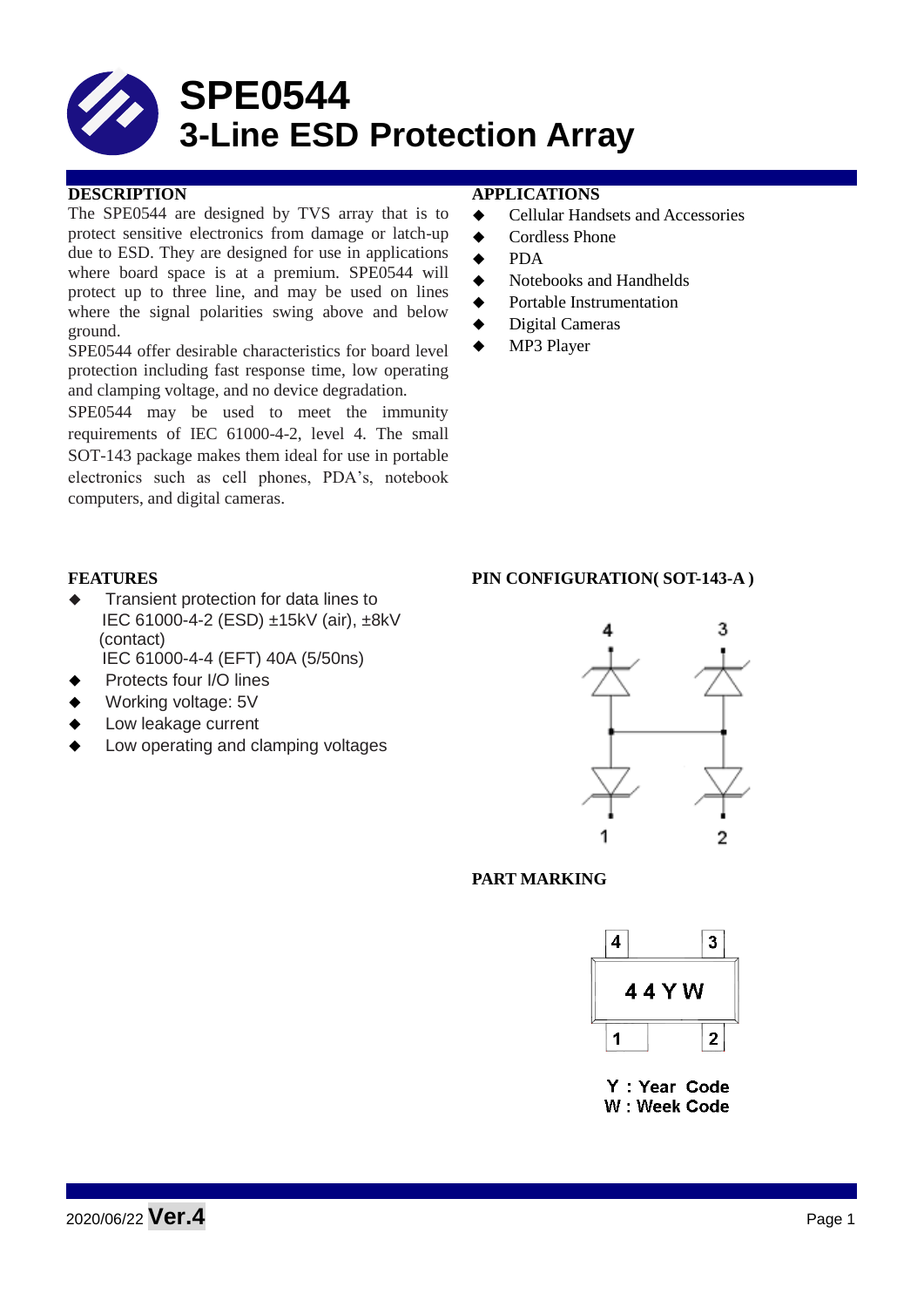

### **ORDERING INFORMATION**

| <b>Part Number</b> | Package                | <b>Part Marking</b> |  |  |
|--------------------|------------------------|---------------------|--|--|
| SPE0544S14ARGB     | $SOT-143-A$            | 44                  |  |  |
|                    | $\sim$ $\sim$<br>$  -$ |                     |  |  |

 $\frac{1}{2}$  Week Code : A ~ Z( 1 ~ 26); a ~ z( 27 ~ 52)

※ SPE0544S14ARGB : Tape Reel ; Pb – Free ; Halogen – Free

# **ABSOULTE MAXIMUM RATINGS**

(TA=25℃ Unless otherwise noted)

| <b>Parameter</b>                                 | <b>Symbol</b> | <b>Typical</b> | Unit            |
|--------------------------------------------------|---------------|----------------|-----------------|
| Peak Pulse Power ( $tp = 8/20 \mu s$ )           | Ppk           | 250            | W               |
| Maximum Peak Pulse Current ( $tp = 8/20 \mu s$ ) | Ipp           |                | A               |
| ESD per IEC $61000 - 4 - 2$ (Air)                | Vpp           | ±15            | <b>KV</b>       |
| <b>ESD</b> per IEC $61000 - 4 - 2$ (Contact)     | Vpp           | $\pm 8$        | KV              |
| <b>Operating Junction Temperature</b>            | Tі            | $-55 \sim 125$ | $\rm ^{\circ}C$ |
| <b>Storage Temperature Range</b>                 | <b>TSTG</b>   | $-55 \sim 150$ | $\rm ^{\circ}C$ |
| Lead Soldering Temperature                       | Tī.           | 260(10sec)     | $\rm ^{\circ}C$ |

# **ELECTRICAL CHARACTERISTICS**

(TA=25℃ Unless otherwise noted)

| <b>Parameter</b>                 | <b>Symbol</b>  | <b>Conditions</b>                                  | Min. | Typ  | Max. | Unit         |
|----------------------------------|----------------|----------------------------------------------------|------|------|------|--------------|
| Reverse Stand – Off<br>Voltage   | Vrwm           |                                                    |      |      |      |              |
| <b>Reverse Breakdown Voltage</b> | <b>VBR</b>     | $It = 1mA$                                         | 6    |      |      | V            |
| <b>Reverse Leakage Current</b>   | IR             | $V_{\text{RWM}} = 5V$ , T=25°C                     |      | 0.01 |      | μA           |
| <b>Reverse Leakage Current</b>   | $\rm I\!R$     | $V_{\text{RWM}} = 3V$ , T=25°C                     |      | 0.01 | 0.5  | $\mu A$      |
| <b>Clamping Voltage</b>          | Vc             | $\text{Ipp} = 1 \text{A}$ , tp = 8/20 µs           |      |      | 11.5 | $\mathbf{V}$ |
| <b>Clamping Voltage</b>          | V <sub>C</sub> | $Ipp = 7A$ , tp = 8/20 μs                          |      |      | 15   |              |
| <b>Junction Capacitance</b>      | Cj             | Between I/O Pin and GND<br>$V_R = 0V$ , $f = 1MHz$ |      |      | 10   | pF           |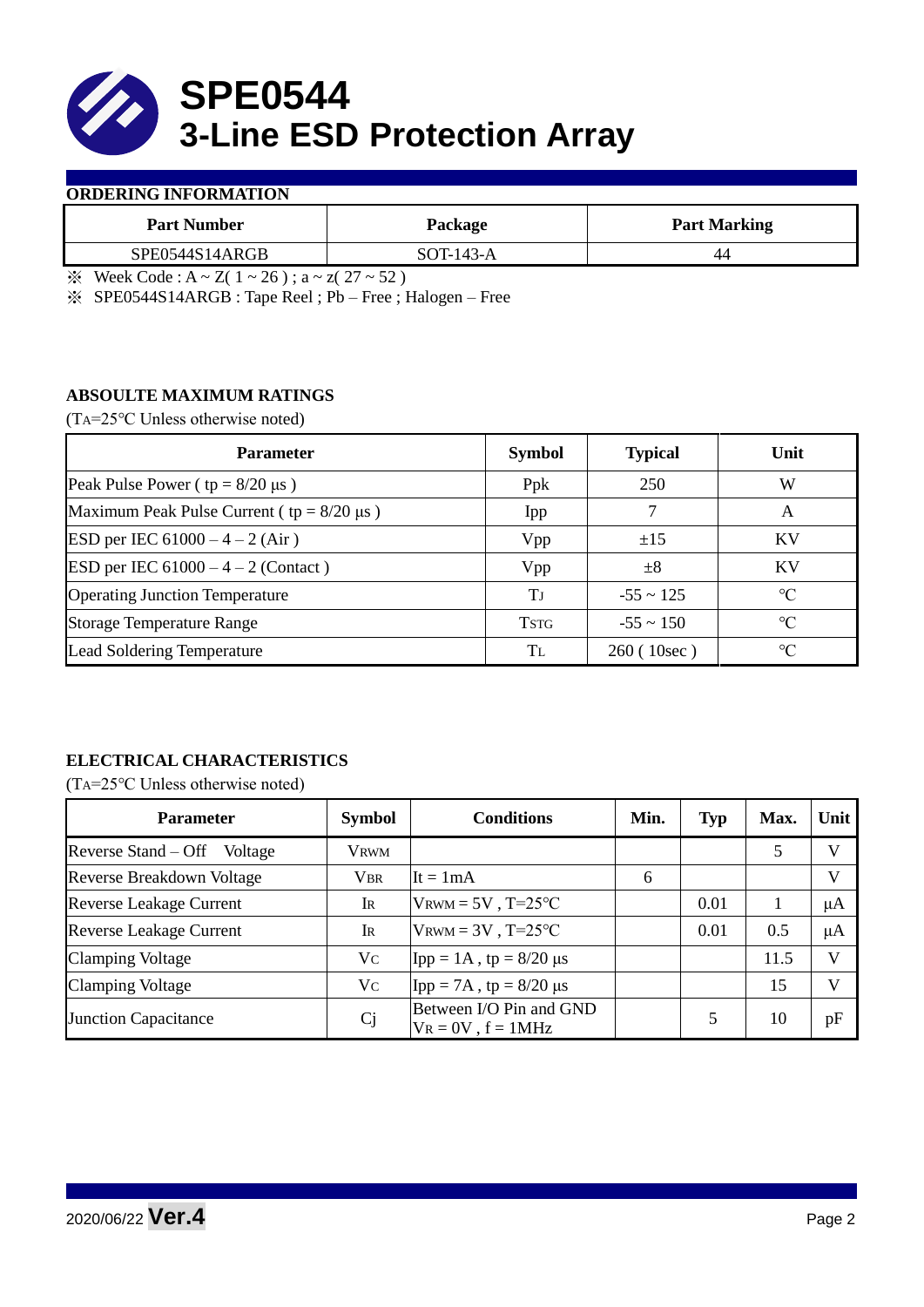

# **TYPICAL CHARACTERISTICS**



2020/06/22 **Ver.4** Page <sup>3</sup>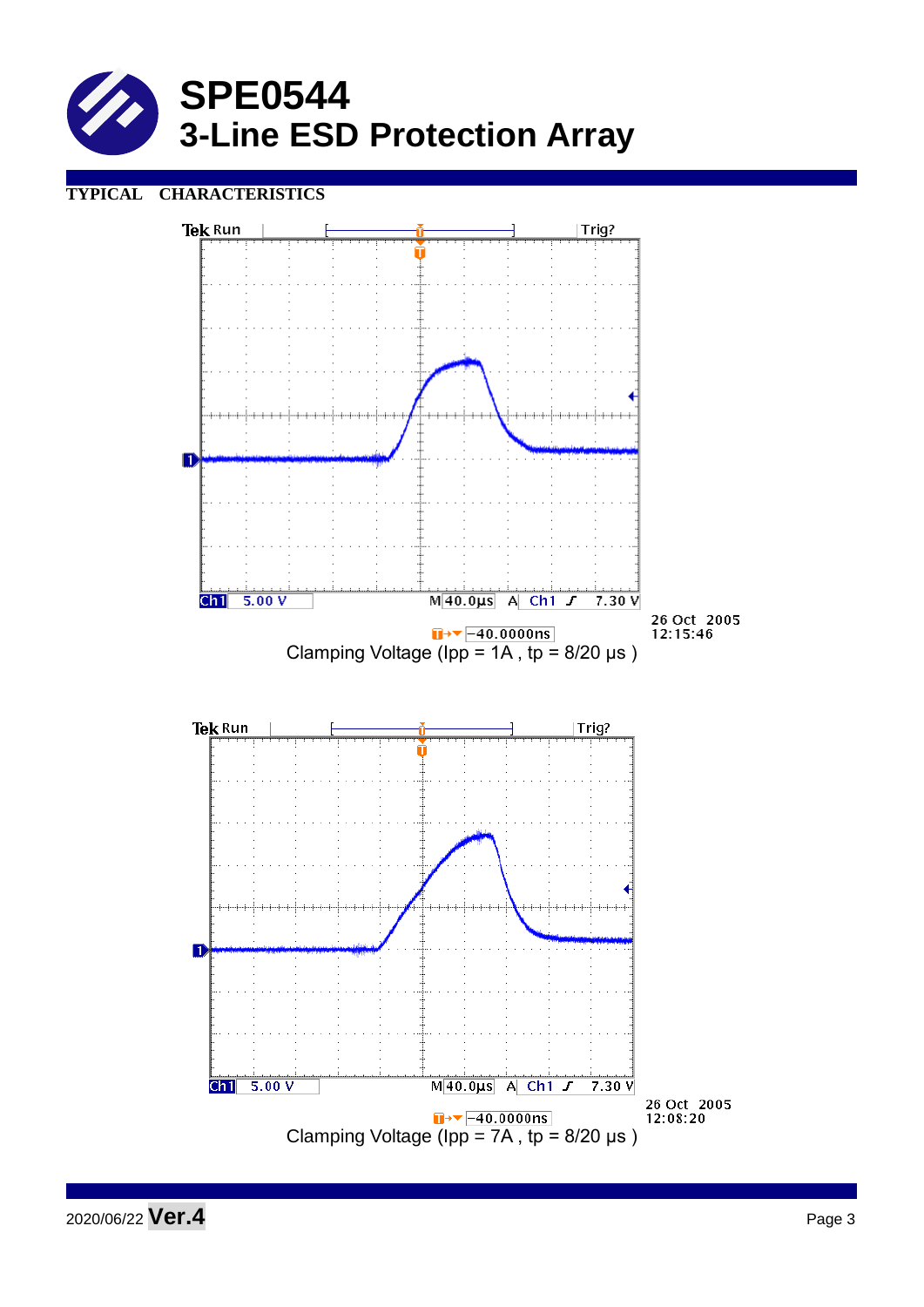

# **TYPICAL CHARACTERISTICS**





**Fig 1 : Junction Capacitance V.S Reverse Voltage Applied Fig 2 : Peak Plus Power V.S Exponential Plus Duration**



 **Initial Junction Temperature** 



**Fig 3 : Relative Variation of Peal Plus Power V.S Fig 4 : Forward Voltage Drop V.S Peak Forward Current**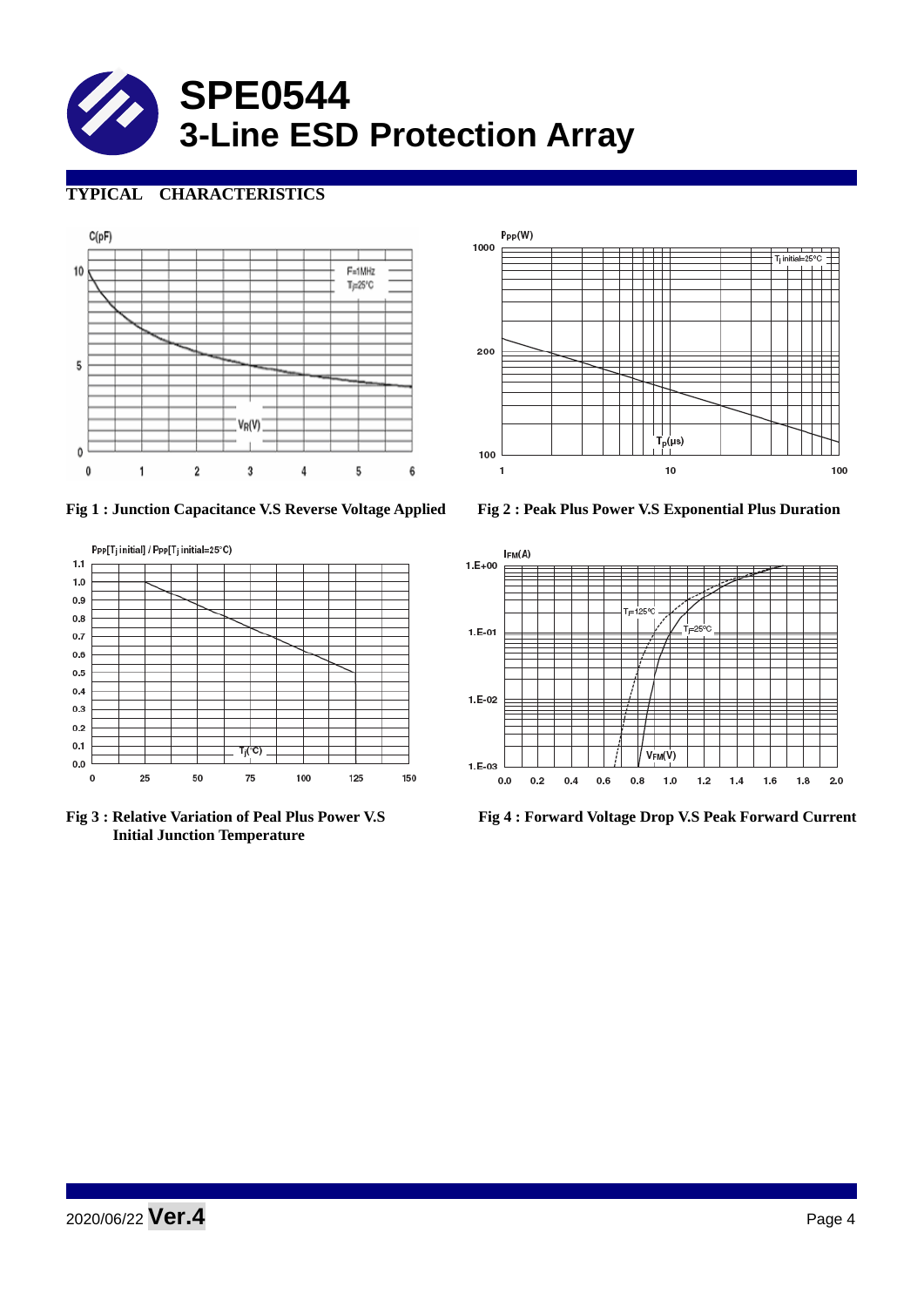

# **APPLICATION NOTE**

## **Device Connection for Protection of Four Data Lines**

SPE0544 is designed to protect up to three data lines. The device is connected as follows:

1. The TVS protection of four I/O lines is achieved by connecting pins 1, 2, 4. Pin 3 are connected to ground. The ground connection should be made directly to the ground plane for best results. The path length is kept as short as possible to reduce the effects of parasitic inductance.



## **Circuit Board Layout Recommendations for Suppression of ESD**

Good circuit board layout is critical for the suppression of ESD induced transients. The following guidelines are recommended:

- 1. Place the TVS near the input terminals or connectors to restrict transient coupling.
- 2. Minimize the path length between the TVS and the protected line.
- 3. Minimize all conductive loops including power and ground loops.
- 4. The ESD transient return path to ground should be kept as short as possible.
- 5. Never run critical signals near board edges.
- 6. Use ground planes whenever possible.